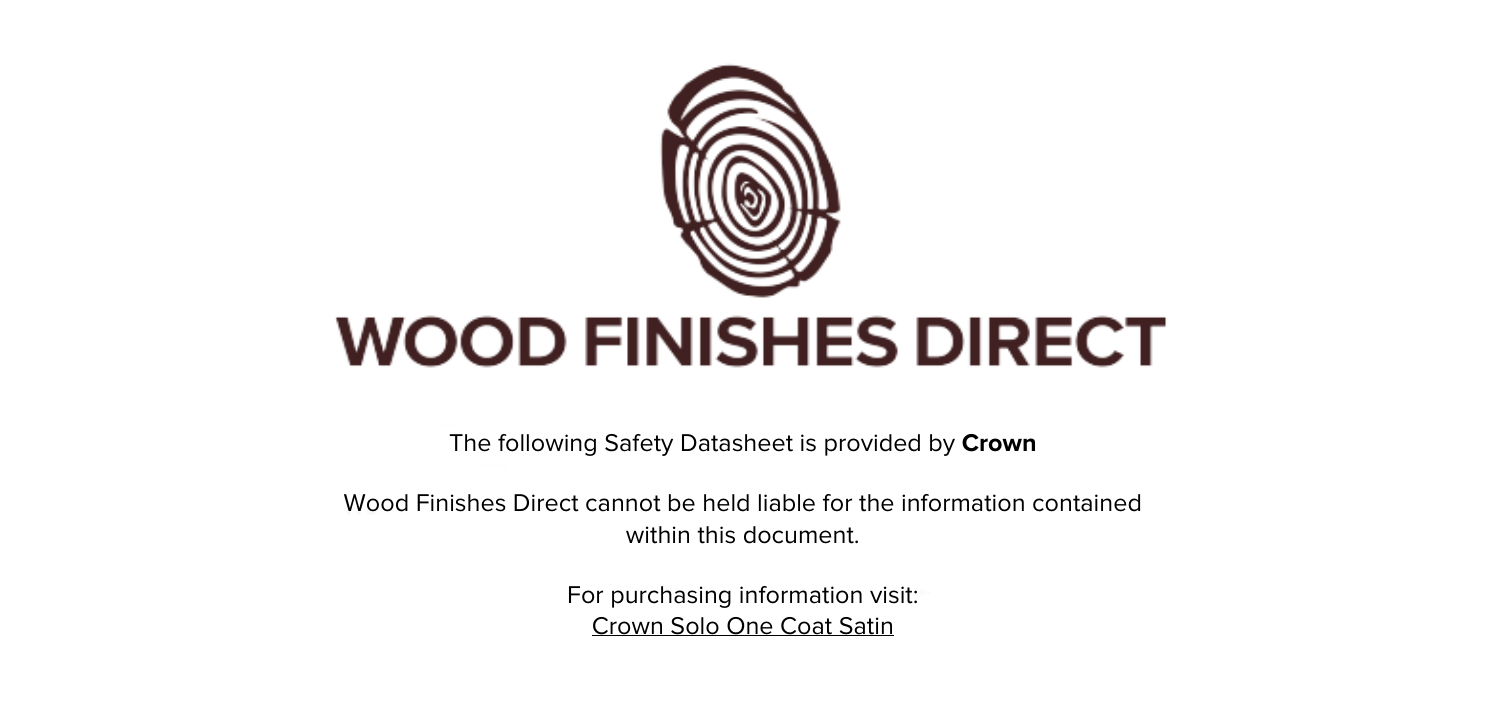

# **Crown Retail Solo One Coat Satin**

Conforms to Regulation (EC) No. 1907/2006 (REACH), Annex II, as amended by Regulation (EU) No. 2015/830 - United Kingdom: Northern Ireland

## **SECTION 1: Identification of the substance/mixture and of the company/undertaking**

| 1.1 Product identifier |                                  |
|------------------------|----------------------------------|
| Product name:          | Crown Retail Solo One Coat Satin |
| Product identity:      | 250UK10W00                       |
| Product type:          | alkyd paint                      |

## **1.2 Relevant identified uses of the substance or mixture and uses advised against**

| Field of application : | Decoration of Interior trim. Applied by brush and roller. See container for details. |
|------------------------|--------------------------------------------------------------------------------------|
| Identified uses:       | Consumer applications, Professional applications.                                    |

#### **1.3 Details of the supplier of the safety data sheet**

| Company details : | Crown Paints Limited   | Crown Paints Ireland Ltd.      |
|-------------------|------------------------|--------------------------------|
|                   | PO Box 37. Crown House | Unit 8A Coolmine Central       |
|                   | Hollins Road, Darwen   | Porters Road, Coolmine Ind Est |
|                   | Lancashire, BB3 0BG    | Dublin 15, D15 AX9A            |
|                   | Tel: 01254 704951      | Tel: 00353 1 8164400           |
|                   | crownpaint.co.uk       |                                |

#### **1.4 Emergency telephone number**

01254 704951 (08.00-17.00)

| Contact Person:<br><b>Product SHE Information Manager</b><br>SHE@crownpaints.co.uk |                         |
|------------------------------------------------------------------------------------|-------------------------|
| Date of issue :                                                                    | 10 June 2021            |
| Date of previous issue:                                                            | No previous validation. |

## **SECTION 2: Hazards identification**

## **2.1 Classification of the substance or mixture**

Product definition : Mixture

## **Classification according to Regulation (EC) No. 1272/2008 [CLP/GHS]**

Flam. Liq. 3, H226 STOT SE 3, H336

See Section 11 for more detailed information on health effects and symptoms.

Warning

## **2.2 Label elements**

Hazard pictograms :



container or label at hand.

Signal word : Hazard statements :

H226 - Flammable liquid and vapour. H336 - May cause drowsiness or dizziness.

open flames and other ignition sources. No smoking.

Precautionary statements : General :

Prevention :

Response : Storage :

Store locked up. Store in a well-ventilated place. Keep container tightly closed.

Wear protective gloves. Wear eye or face protection. Keep away from heat, hot surfaces, sparks,

Read label before use. Keep out of reach of children. If medical advice is needed, have product

IF INHALED: Call a POISON CENTER or doctor if you feel unwell.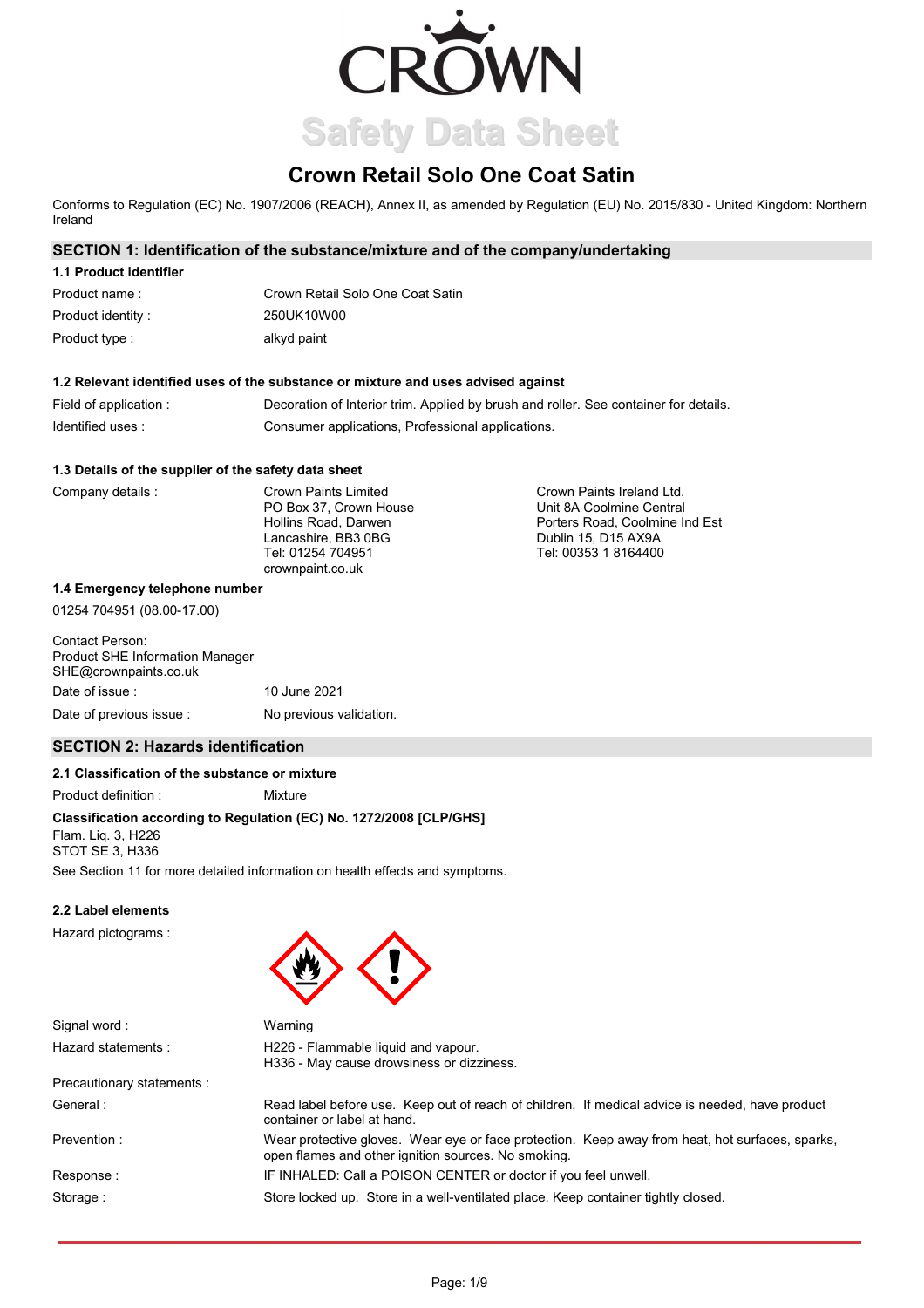## **SECTION 2: Hazards identification**

| Disposal:                                                     | Dispose of contents and container in accordance with all local, regional, national and international<br>regulations.                                                                                 |
|---------------------------------------------------------------|------------------------------------------------------------------------------------------------------------------------------------------------------------------------------------------------------|
| Hazardous ingredients:                                        | hydrocarbons, C9-C11, n-alkanes, isoalkanes, cyclics, < 2% aromatics                                                                                                                                 |
| Supplemental label elements :                                 | Warning! Hazardous respirable droplets may be formed when sprayed. Do not breathe spray or mist.<br>Warning! Hazardous respirable droplets may be formed when sprayed. Do not breathe spray or mist. |
| Special packaging requirements                                |                                                                                                                                                                                                      |
| Containers to be fitted with child-<br>resistant fastenings : | Not applicable.                                                                                                                                                                                      |

Tactile warning of danger : Not applicable.

## **2.3 Other hazards**

This mixture does not contain any substances that are assessed to be a PBT or a vPvB.

Other hazards which do not result None known.

in classification :

## **SECTION 3: Composition/information on ingredients**

## **3.2 Mixtures**

| Product/ingredient name                                                 | <b>Identifiers</b>                                                                     | %         | Regulation (EC) No. 1272/2008 [CLP]                                  | Type        |
|-------------------------------------------------------------------------|----------------------------------------------------------------------------------------|-----------|----------------------------------------------------------------------|-------------|
| titanium dioxide                                                        | REACH #: 01-2119489379-17  <br>EC: 236-675-5<br>CAS: 13463-67-7<br>Index: 022-006-00-2 | ≥10 - ≤25 | Carc. 2, H351 (inhalation)                                           | [1] [2] [*] |
| hydrocarbons, C9-C11, n-alkanes,<br>isoalkanes, cyclics, < 2% aromatics | REACH #: 01-2119463258-33 l<br>EC: 265-150-3 (919-857-5)<br>CAS: 64742-48-9            | ≥10 - ≤25 | Flam. Lig. 3, H226<br>STOT SE 3. H336<br>Asp. Tox. 1, H304<br>EUH066 | $[1]$       |
| trimethylolpropane                                                      | REACH #: 01-2119486799-10  <br>EC: 201-074-9<br>CAS: 77-99-6                           | ≤0.3      | Repr. 2, H361fd                                                      | $[1]$       |
|                                                                         |                                                                                        |           | See Section 16 for the full text of the H statements declared above. |             |

Contains titanium dioxide >1%. The Annex VI classification of TiO<sub>2</sub> does not apply to this mixture according to its Notes W, V and 10.

There are no additional ingredients present which, within the current knowledge of the supplier and in the concentrations applicable, are classified as hazardous to health or the environment and hence require reporting in this section.

#### **Type**

[1] Substance classified with a health or environmental hazard

[2] Substance with a workplace exposure limit, see section 8.

[3] Substance meets the criteria for PBT according to Regulation (EC) No. 1907/2006, Annex XIII

[4] Substance meets the criteria for vPvB according to Regulation (EC) No. 1907/2006, Annex XIII

[5] Substance of equivalent concern

[6] Additional disclosure due to company policy

[\*] The classification as a carcinogen by inhalation applies only to mixtures placed on the market in powder form containing 1% or more of titanium dioxide particles with diameter  $\leq 10$  µm not bound within a matrix.

## **SECTION 4: First aid measures**

## **4.1 Description of first aid measures**

| General:                       | In all cases of doubt, or when symptoms persist, seek medical attention. Never give anything by mouth<br>to an unconscious person.                                                                                                                                                                                 |
|--------------------------------|--------------------------------------------------------------------------------------------------------------------------------------------------------------------------------------------------------------------------------------------------------------------------------------------------------------------|
| Eye contact:                   | Check for and remove any contact lenses. Immediately flush eyes with plenty of water for at least 15<br>minutes, occasionally lifting the upper and lower eyelids. In all cases of doubt, or when symptoms<br>persist, seek medical attention.                                                                     |
| Inhalation:                    | Remove to fresh air. Keep person warm and at rest. If unconscious, place in recovery position and<br>seek medical advice.                                                                                                                                                                                          |
| Skin contact:                  | Remove contaminated clothing and shoes. Wash skin thoroughly with soap and water or use<br>recognised skin cleanser. Do NOT use solvents or thinners.                                                                                                                                                              |
| Ingestion:                     | If swallowed, seek medical advice immediately and show this container or label. Keep person warm<br>and at rest. Do not induce vomiting unless directed to do so by medical personnel. Lower the head so<br>that vomit will not re-enter the mouth and throat.                                                     |
| Protection of first-aiders:    | No action shall be taken involving any personal risk or without suitable training. If it is suspected that<br>fumes are still present, the rescuer should wear an appropriate mask or self-contained breathing<br>apparatus. It may be dangerous to the person providing aid to give mouth-to-mouth resuscitation. |
|                                | 4.2 Most important symptoms and effects, both acute and delayed                                                                                                                                                                                                                                                    |
| Potential acute health effects |                                                                                                                                                                                                                                                                                                                    |

#### Can cause central nervous system (CNS) depression. May cause drowsiness or dizziness. No known significant effects or critical hazards. Eye contact : Inhalation :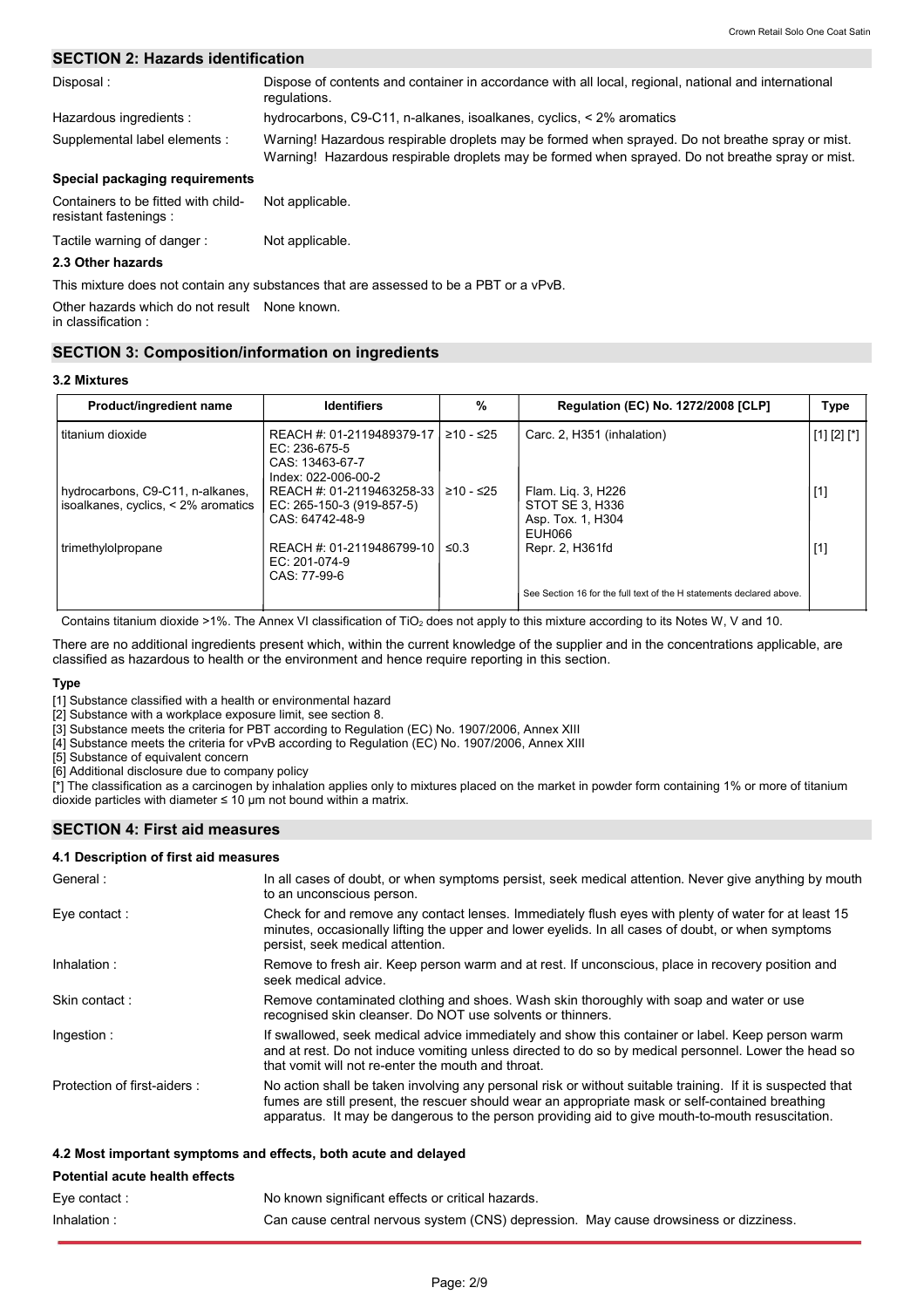## **SECTION 4: First aid measures**

| Skin contact:                | No known significant effects or critical hazards.                                                                                           |
|------------------------------|---------------------------------------------------------------------------------------------------------------------------------------------|
| Ingestion:                   | Can cause central nervous system (CNS) depression.                                                                                          |
| Over-exposure signs/symptoms |                                                                                                                                             |
| Eye contact:                 | No specific data.                                                                                                                           |
| Inhalation:                  | Adverse symptoms may include the following:<br>nausea or vomiting<br>headache<br>drowsiness/fatique<br>dizziness/vertigo<br>unconsciousness |
| Skin contact:                | No specific data.                                                                                                                           |
| Ingestion :                  | No specific data.                                                                                                                           |
|                              | 4.3 Indication of any immediate medical attention and special treatment needed                                                              |
| Notes to physician:          | Treat symptomatically. Contact poison treatment specialist immediately if large quantities have been<br>ingested or inhaled.                |

## **SECTION 5: Firefighting measures**

#### Hazards from the substance or mixture : Flammable liquid and vapour. Runoff to sewer may create fire or explosion hazard. In a fire or if heated, a pressure increase will occur and the container may burst, with the risk of a subsequent **5.1 Extinguishing media** Extinguishing media : **5.2 Special hazards arising from the substance or mixture** Recommended: alcohol resistant foam, CO<sub>2</sub>, powders, water spray. Not to be used : waterjet.

No specific treatment.

Hazardous combustion products : explosion. Decomposition products may include the following materials: carbon oxides metal oxide/oxides

#### **5.3 Advice for firefighters**

Specific treatments :

Promptly isolate the scene by removing all persons from the vicinity of the incident if there is a fire. No action shall be taken involving any personal risk or without suitable training. Fire will produce dense black smoke. Exposure to decomposition products may cause a health hazard. Cool closed containers exposed to fire with water. Do not release runoff from fire to drains or watercourses. Fire-fighters should wear appropriate protective equipment and self-contained breathing apparatus (SCBA) with a full face-piece operated in positive pressure mode. Clothing for fire-fighters (including helmets, protective boots and gloves) conforming to European standard EN 469 will provide a basic level of protection for chemical incidents.

## **SECTION 6: Accidental release measures**

#### **6.1 Personal precautions, protective equipment and emergency procedures**

Exclude sources of ignition and be aware of explosion hazard. Ventilate the area. Avoid breathing vapour or mist. Refer to protective measures listed in sections 7 and 8. No action shall be taken involving any personal risk or without suitable training. If the product contaminates lakes, rivers, or sewers, inform the appropriate authorities in accordance with local regulations.

#### **6.2 Environmental precautions**

Avoid dispersal of spilt material and runoff and contact with soil, waterways, drains and sewers. Inform the relevant authorities if the product has caused environmental pollution (sewers, waterways, soil or air).

#### **6.3 Methods and material for containment and cleaning up**

Stop leak if without risk. Move containers from spill area. Approach the release from upwind. Prevent entry into sewers, water courses, basements or confined areas. Wash spillages into an effluent treatment plant or proceed as follows. Contain and collect spillage with noncombustible, absorbent material e.g. sand, earth, vermiculite or diatomaceous earth and place in container for disposal according to local regulations (see Section 13). Use spark-proof tools and explosion-proof equipment. Contaminated absorbent material may pose the same hazard as the spilt product.

## **6.4 Reference to other sections**

See Section 1 for emergency contact information. See Section 8 for information on appropriate personal protective equipment. See Section 13 for additional waste treatment information.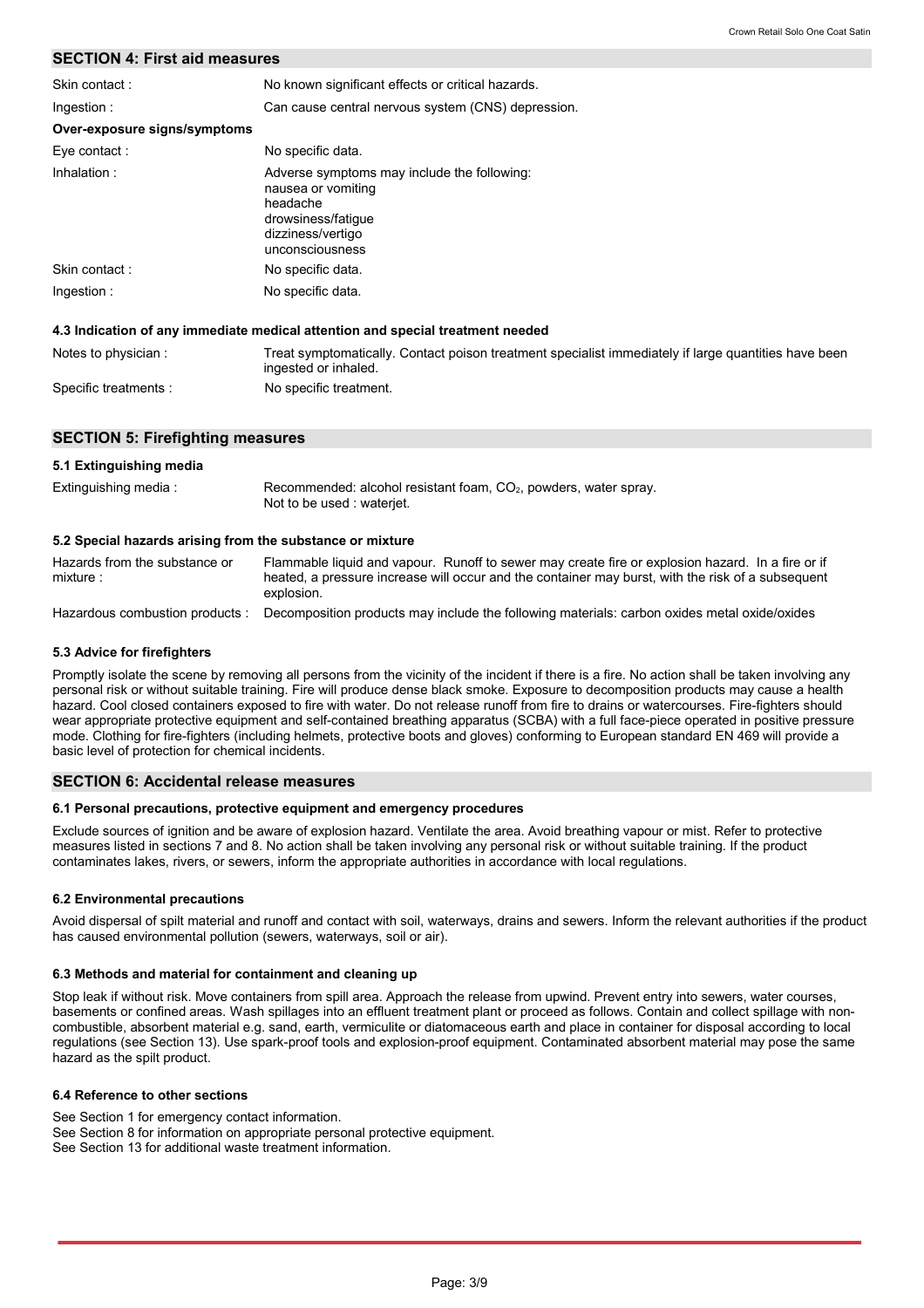## **SECTION 7: Handling and storage**

#### **7.1 Precautions for safe handling**

Put on appropriate personal protective equipment (see Section 8). Eating, drinking and smoking should be prohibited in areas where this material is handled, stored and processed. Workers should wash hands and face before eating, drinking and smoking. Remove contaminated clothing and protective equipment before entering eating areas. Do not ingest. Avoid contact with eyes, skin and clothing. Avoid breathing vapour or mist. Use only with adequate ventilation. Wear appropriate respirator when ventilation is inadequate. Do not enter storage areas and confined spaces unless adequately ventilated. Keep in the original container or an approved alternative made from a compatible material, kept tightly closed when not in use. Store and use away from heat, sparks, open flame or any other ignition source. Empty containers retain product residue and can be hazardous. Do not reuse container.

Never use pressure to empty; the container is not a pressure vessel. Always keep in the same material as the supply container. Good housekeeping standards and regular safe removal of waste materials will minimise risks of spontaneous combustion and other fire hazards. The Manual Handling Operations Regulations may apply to the handling of containers of this product. Packs with a volume content of 5 litres or more may be marked with a maximum gross weight. To assist employers the following method of calculating the weight for any pack size is given. Take the pack size volume in litres and multiply this figure by the specific gravity (relative density) value given in section 9. This will give the net weight of the coating in kilograms. Allowance will then have to be made for the immediate packaging to give an approximate gross weight.

#### **7.2 Conditions for safe storage, including any incompatibilities**

Store in accordance with local regulations. Store in a cool, well-ventilated area away from incompatible materials and ignition sources. Keep out of the reach of children. Keep away from: Oxidizing agents, strong alkalis, strong acids. No smoking. Prevent unauthorized access. Containers that are opened must be carefully resealed and kept upright to prevent leakage. Storage : Do not store below the following temperature: 5 °C

**7.3 Specific end use(s)**

See separate Product Data Sheet for recommendations or industrial sector specific solutions.

#### **SECTION 8: Exposure controls/personal protection**

#### **8.1 Control parameters**

| <b>Product/ingredient name</b> | <b>Exposure limit values</b> |
|--------------------------------|------------------------------|
| No exposure limit value known. |                              |

#### **Recommended monitoring procedures**

If this product contains ingredients with exposure limits, personal, workplace atmosphere or biological monitoring may be required to determine the effectiveness of the ventilation or other control measures and/or the necessity to use respiratory protective equipment. Reference should be made to monitoring standards, such as the following: European Standard EN 689 (Workplace atmospheres - Guidance for the assessment of exposure by inhalation to chemical agents for comparison with limit values and measurement strategy) European Standard EN 14042 (Workplace atmospheres - Guide for the application and use of procedures for the assessment of exposure to chemical and biological agents) European Standard EN 482 (Workplace atmospheres - General requirements for the performance of procedures for the measurement of chemical agents) Reference to national guidance documents for methods for the determination of hazardous substances will also be required.

#### **8.2 Exposure controls**

#### **Appropriate engineering controls**

All engineering control measures used to control exposure to hazardous substances must be selected, maintained, examined and tested to meet the requirements of the Control Of Substances Hazardous to Health regulations (COSHH). Similarly all personal protective equipment, including respiratory protective equipment, must be selected, issued and maintained to meet the requirements of COSHH. These requirements include the provision of any necessary information, instruction and training with regard to their use. Special precautions should be taken during surface preparation of pre-1960's paint surfaces over wood and metal as they may contain harmful lead.

Provide adequate ventilation. Where reasonably practicable this should be achieved by the use of local exhaust ventilation and good general extraction. If these are not sufficient to maintain concentrations of solvent vapour below the relevant workplace exposure limits, suitable respiratory protection should be worn. (See personal protection below). Dry sanding, flame cutting and/ or welding of the dry paint film will give rise to dust and/ or hazardous fumes. Wet sanding should be used wherever possible. If exposure cannot be avoided by the provision of local exhaust ventilation, suitable respiratory protective equipment should be worn.

## **Individual protection measures**



General : Gloves must be worn for all work that may result in soiling. Apron/coveralls/protective clothing must be worn when soiling is so great that regular work clothes do not adequately protect skin against contact with the product. Safety eyewear should be used when there is a likelihood of exposure.

Hygiene measures :

Wash hands, forearms, and face thoroughly after handling compounds and before eating, smoking, using lavatory, and at the end of day.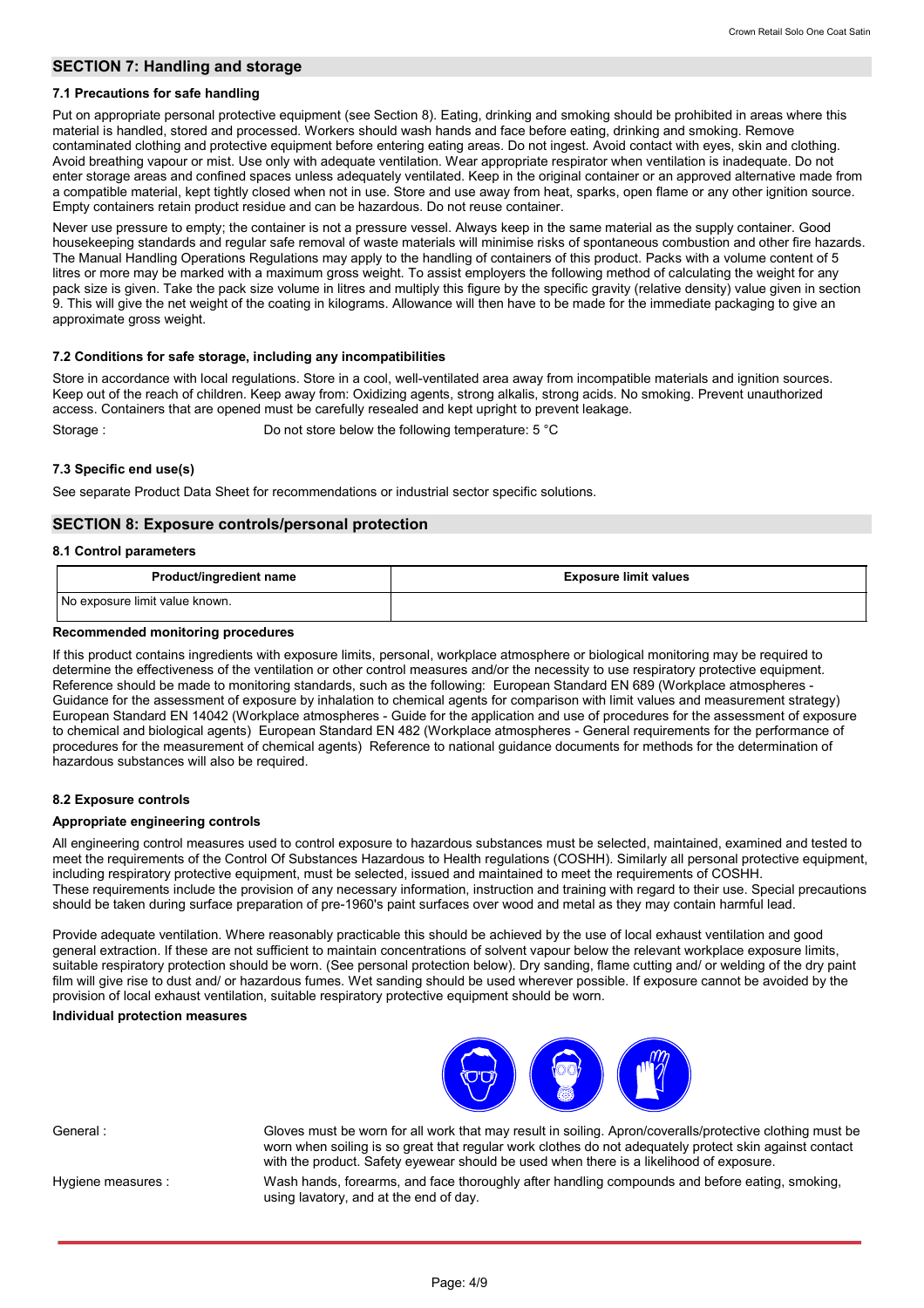## **SECTION 8: Exposure controls/personal protection**

| Eye/face protection:                   | Safety eyewear complying with an approved standard should be used when a risk assessment<br>indicates this is necessary to avoid exposure to liquid splashes, mists, gases or dusts. If contact is<br>possible, the following protection should be worn, unless the assessment indicates a higher degree of<br>protection: safety glasses with side-shields.                                                                                                                                                  |
|----------------------------------------|---------------------------------------------------------------------------------------------------------------------------------------------------------------------------------------------------------------------------------------------------------------------------------------------------------------------------------------------------------------------------------------------------------------------------------------------------------------------------------------------------------------|
| Hand protection:                       | Wear chemical-resistant gloves (tested to EN374) in combination with 'basic' employee training. The<br>quality of the chemical-resistant protective gloves must be chosen as a function of the specific<br>workplace concentrations and quantity of hazardous substances.                                                                                                                                                                                                                                     |
|                                        | Since the actual work situation is unknown. Supplier of gloves should be contacted in order to find the<br>appropriate type. Below listed glove(s) should be regarded as generic advice:                                                                                                                                                                                                                                                                                                                      |
|                                        | Recommended: Silver Shield / Barrier / 4H gloves, nitrile rubber, polyvinyl alcohol (PVA), Viton®<br>May be used: neoprene rubber, butyl rubber, natural rubber (latex), polyvinyl chloride (PVC)                                                                                                                                                                                                                                                                                                             |
| Body protection :                      | Personal protective equipment for the body should be selected based on the task being performed and<br>the risks involved handling this product.                                                                                                                                                                                                                                                                                                                                                              |
| Respiratory protection:                | Respirator selection must be based on known or anticipated exposure levels, the hazards of the<br>product and the safe working limits of the selected respirator. If working areas have insufficient<br>ventilation: When the product is applied by means that will not generate an aerosol such as, brush or<br>roller wear half or totally covering mask equipped with gas filter of type A, when grinding use particle<br>filter of type P. Be sure to use an approved/certified respirator or equivalent. |
| <b>Environmental exposure controls</b> |                                                                                                                                                                                                                                                                                                                                                                                                                                                                                                               |

Emissions from ventilation or work process equipment should be checked to ensure they comply with the requirements of environmental protection legislation. In some cases, fume scrubbers, filters or engineering modifications to the process equipment will be necessary to reduce emissions to acceptable levels.

## **SECTION 9: Physical and chemical properties**

#### **9.1 Information on basic physical and chemical properties**

| Physical state:                                   | Liguid.                                                              |
|---------------------------------------------------|----------------------------------------------------------------------|
| Odour:                                            | Solvent-like                                                         |
| pH :                                              | $7 - 9$                                                              |
| Melting point/freezing point:                     | Testing not relevant or not possible due to nature of the product.   |
| Boiling point/boiling range:                      | Testing not relevant or not possible due to nature of the product.   |
| Flash point :                                     | Closed cup: $38^{\circ}$ C (100.4 $^{\circ}$ F)                      |
| Evaporation rate:                                 | Testing not relevant or not possible due to nature of the product.   |
| Flammability:                                     | Not available.                                                       |
| Upper/lower flammability or<br>explosive limits : | 1.4 - 7.6 vol %                                                      |
| Vapour pressure :                                 | Testing not relevant or not possible due to nature of the product.   |
| Vapour density:                                   | Testing not relevant or not possible due to nature of the product.   |
| Relative density:                                 | 1.281 $g/cm^{3}$                                                     |
| Solubility(ies):                                  | Easily soluble in the following materials: cold water and hot water. |
| Partition coefficient (LogKow):                   | Testing not relevant or not possible due to nature of the product.   |
| Auto-ignition temperature :                       | Testing not relevant or not possible due to nature of the product.   |
| Decomposition temperature :                       | Testing not relevant or not possible due to nature of the product.   |
| Viscosity:                                        | Kinematic: $200 \text{ mm}^2\text{/s}$                               |
| Explosive properties :                            | Testing not relevant or not possible due to nature of the product.   |
| Oxidising properties :                            | Testing not relevant or not possible due to nature of the product.   |
| 9.2 Other information                             |                                                                      |
| Solvent(s) % by weight :                          | Weighted average: 22 %                                               |

# **SECTION 10: Stability and reactivity**

Water % by weight : Weighted average: 18 %

## **10.1 Reactivity**

No specific test data related to reactivity available for this product or its ingredients.

## **10.2 Chemical stability**

The product is stable.

#### **10.3 Possibility of hazardous reactions**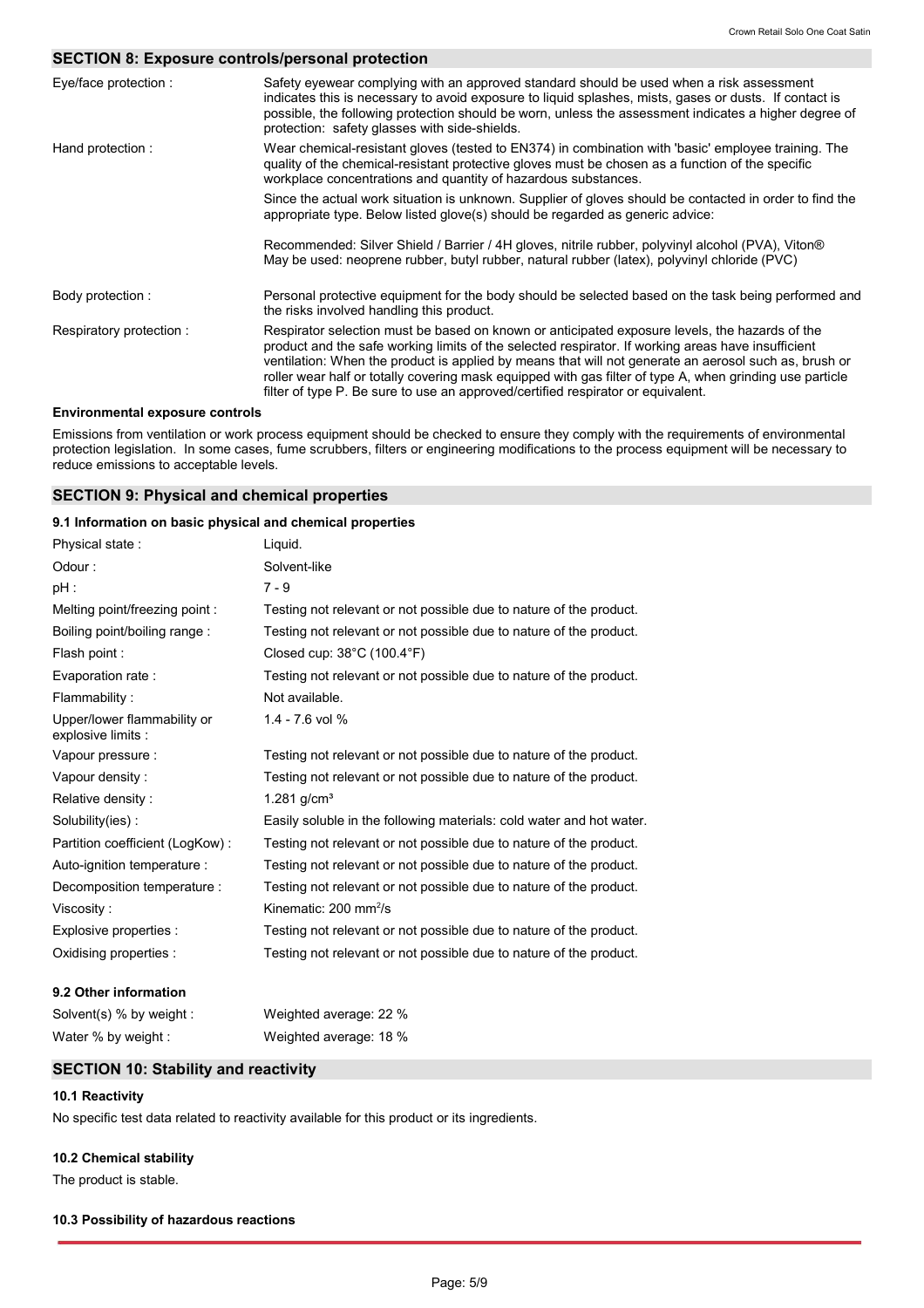## **SECTION 10: Stability and reactivity**

Under normal conditions of storage and use, hazardous reactions will not occur.

#### **10.4 Conditions to avoid**

Avoid all possible sources of ignition (spark or flame). Do not pressurise, cut, weld, braze, solder, drill, grind or expose containers to heat or sources of ignition.

#### **10.5 Incompatible materials**

No specific data.

## **10.6 Hazardous decomposition products**

When exposed to high temperatures (i.e. in case of fire) harmful decomposition products may be formed:

Decomposition products may include the following materials: carbon oxides metal oxide/oxides

## **SECTION 11: Toxicological information**

#### **11.1 Information on toxicological effects**

The product has been assessed following the conventional method and is classified for toxicological hazards accordingly. This takes into account, where known, delayed and immediate effects and also chronic effects of components from short term and long term exposure by oral, inhalation and dermal routes of exposure and eye contact.

Exposure to component solvent vapour concentrations in excess of the stated occupational exposure limit may result in adverse health effects such as mucous membrane and respiratory system irritation and adverse effects on the kidneys, liver and central nervous system. Symptoms and signs include headache, dizziness, fatigue, muscular weakness, drowsiness and, in extreme cases, loss of consciousness. Solvents may cause some of the above effects by absorption through the skin.

If splashed in the eyes, the liquid may cause irritation and reversible damage.

#### **Acute toxicity**

| Product/ingredient name             | Result                          | <b>Species</b> | <b>Dose</b>              | <b>Exposure</b> |
|-------------------------------------|---------------------------------|----------------|--------------------------|-----------------|
| titanium dioxide                    | LC50 Inhalation Dusts and mists | Rat            | $>6.8$ mg/l              | 4 hours         |
|                                     | LD50 Dermal                     | Rabbit         | >5000 mg/kg              |                 |
|                                     | LD50 Oral                       | Rat            | >5000 mg/kg              |                 |
| hydrocarbons, C9-C11, n-alkanes,    | <b>LC50 Inhalation Vapour</b>   | Rat            | $8500 \,\mathrm{mq/m^3}$ | 4 hours         |
| isoalkanes, cyclics, < 2% aromatics |                                 |                |                          |                 |
|                                     | LD50 Oral                       | Rat            | $>6$ g/kg                |                 |
| trimethylolpropane                  | LD50 Oral                       | Rat            | 14100 mg/kg              |                 |

#### **Acute toxicity estimates**

| Route                                             | <b>ATE value</b> |
|---------------------------------------------------|------------------|
| No known significant effects or critical hazards. |                  |

## **Irritation/Corrosion**

| Product/ingredient name | Result                | <b>Species</b> | Score | Exposure                             |
|-------------------------|-----------------------|----------------|-------|--------------------------------------|
| l titanium dioxide      | Skin<br>Mild irritant | Human          |       | 72 hours 300 Micrograms Intermittent |

## **Mutagenic effects**

No known significant effects or critical hazards.

#### **Carcinogenicity**

No known significant effects or critical hazards.

#### **Reproductive toxicity**

No known significant effects or critical hazards.

#### **Teratogenic effects**

No known significant effects or critical hazards.

#### **Specific target organ toxicity (single exposure)**

| Product/ingredient name                                              | Category   | <b>Route of exposure</b> | Target organs    |
|----------------------------------------------------------------------|------------|--------------------------|------------------|
| hydrocarbons, C9-C11, n-alkanes, isoalkanes, cyclics, < 2% aromatics | Category 3 |                          | Narcotic effects |

#### **Specific target organ toxicity (repeated exposure)**

Not available.

#### **Aspiration hazard**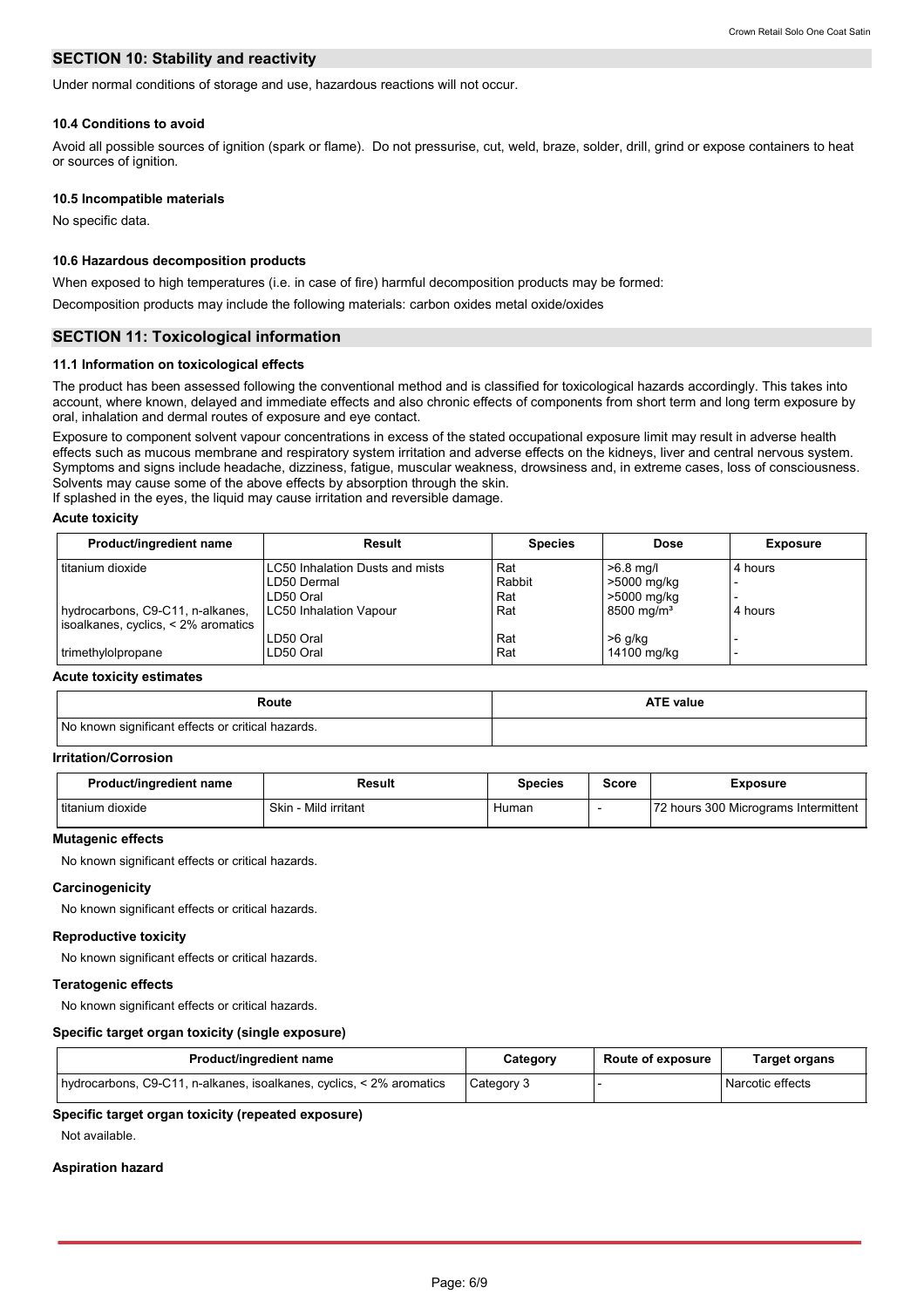## **SECTION 11: Toxicological information**

| Product/ingredient name                                              | Result                                |
|----------------------------------------------------------------------|---------------------------------------|
| hydrocarbons, C9-C11, n-alkanes, isoalkanes, cyclics, < 2% aromatics | <b>ASPIRATION HAZARD - Category 1</b> |

#### **Information on likely routes of exposure**

Routes of entry anticipated: Oral, Dermal, Inhalation.

## **Potential chronic health effects**

| Product/ingredient name | <b>Carcinogenic effects</b> | Mutagenic effects | Developmental effects | <b>Fertility effects</b> |
|-------------------------|-----------------------------|-------------------|-----------------------|--------------------------|
| trimethylolpropane      |                             |                   |                       |                          |
| _ _ _ _ _ _             | .<br><br>.<br>. .           | ---<br>.          |                       |                          |

Other information : No additional known significant effects or critical hazards.

## **SECTION 12: Ecological information**

## **12.1 Toxicity**

Do not allow to enter drains or watercourses.

| <b>Product/ingredient name</b> | Result               | Species | <b>Exposure</b> |
|--------------------------------|----------------------|---------|-----------------|
| I titanium dioxide             | Acute LC50 >100 mg/l | Daphnia | 48 hours        |
|                                | Acute LC50 >100 mg/l | Fish    | 96 hours        |

## **12.2 Persistence and degradability**

No known data avaliable in our database.

## **12.3 Bioaccumulative potential**

| Product/ingredient name                                                        | $LogP_{ow}$ | <b>BCF</b>  | <b>Potential</b> |
|--------------------------------------------------------------------------------|-------------|-------------|------------------|
| hydrocarbons, C9-C11, n-alkanes, isoalkanes, cyclics, < 2%<br><b>aromatics</b> |             | $10 - 2500$ | high             |
| trimethylolpropane                                                             | $-0.47$     |             | low              |

## **12.4 Mobility in soil**

| Soil/water partition coefficient | No known data avaliable in our database. |
|----------------------------------|------------------------------------------|
| $(K_{OC})$ .                     |                                          |
| Mobility:                        | No known data avaliable in our database. |

## **12.5 Results of PBT and vPvB assessment**

This mixture does not contain any substances that are assessed to be a PBT or a vPvB.

## **12.6 Other adverse effects**

No known significant effects or critical hazards.

## **SECTION 13: Disposal considerations**

## **13.1 Waste treatment methods**

The generation of waste should be avoided or minimised wherever possible. Residues of the product is listed as hazardous waste. Dispose of according to all state and local applicable regulations. Waste should not be disposed of untreated to the sewer unless fully compliant with the requirements of all authorities with jurisdiction. Spillage, remains, discarded clothes and similar should be discarded in a fireproof container.

European waste catalogue (EWC) : 08 01 11\*

#### **Packaging**

Used containers, drained and/ or rigorously scraped out and containing dried residues of the supplied coating, are categorised as hazardous waste, with EWC code: 15 01 10\*.

If mixed with other wastes, the above waste code may not be applicable.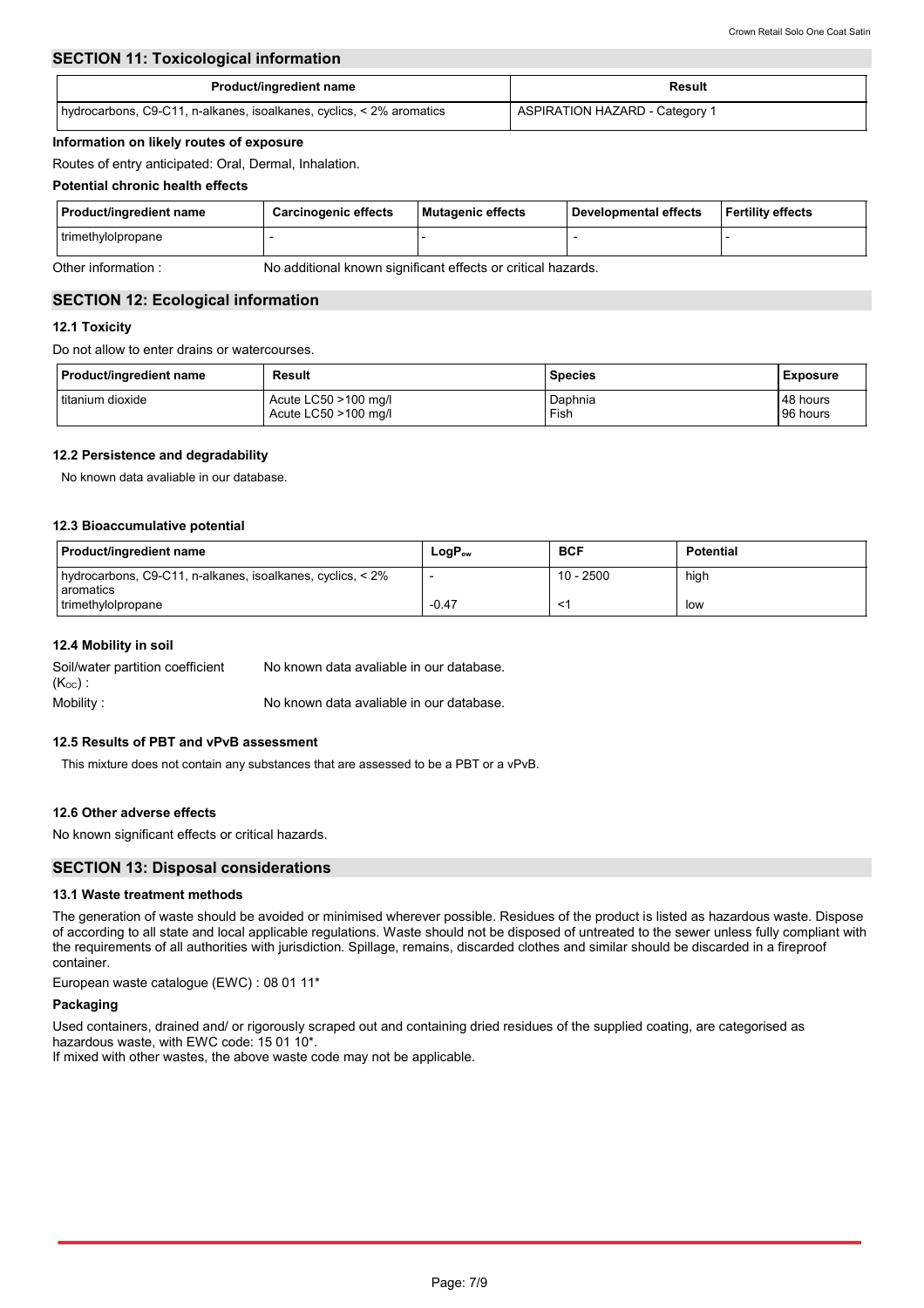## **SECTION 14: Transport information**

Transport may take place according to national regulation or ADR for transport by road, RID for transport by train, IMDG for transport by sea, IATA for transport by air.

|                                | 14.1<br>UN no. | 14.2<br>Proper shipping name                                                        | 14.3<br>Transport hazard class(es) | 14.4<br>PG*    | 14.5<br>Env* | <b>Additional information</b>          |
|--------------------------------|----------------|-------------------------------------------------------------------------------------|------------------------------------|----------------|--------------|----------------------------------------|
| <b>ADR/RID</b><br><b>Class</b> | UN1263         | PAINT (hydrocarbons, C9-C11, n-<br>alkanes, isoalkanes, cyclics, < 2%<br>aromatics) | 3                                  | $\mathbf{III}$ | No.          | Tunnel code (D/E)                      |
| <b>IMDG</b><br><b>Class</b>    | UN1263         | PAINT (hydrocarbons, C9-C11, n-<br>alkanes, isoalkanes, cyclics, < 2%<br>aromatics) | 3                                  | $\mathbf{III}$ | No.          | <b>Emergency schedules F-E.</b><br>S-E |
| <b>IATA</b><br><b>Class</b>    | UN1263         | PAINT (hydrocarbons, C9-C11, n-<br>alkanes, isoalkanes, cyclics, < 2%<br>aromatics) | 3                                  | $\mathbf{III}$ | $No. -$      |                                        |

PG\* : Packing group

Env.\* : Environmental hazards

#### **14.6 Special precautions for user**

**Transport within user's premises:** always transport in closed containers that are upright and secure. Ensure that persons transporting the product know what to do in the event of an accident or spillage.

#### **14.7 Transport in bulk according to IMO instruments**

Not applicable.

## **SECTION 15: Regulatory information**

#### **15.1 Safety, health and environmental regulations/legislation specific for the substance or mixture**

EU Regulation (EC) No. 1907/2006 (REACH) Annex XIV - List of substances subject to authorisation - Substances of very high concern

## **Annex XIV**

None of the components are listed.

**Substances of very high concern**

#### None of the components are listed.

Not applicable. Annex XVII - Restrictions on the manufacture, placing on the market and use of certain dangerous substances, mixtures and articles

#### **Other EU regulations**

This product is controlled under the Seveso III Directive.

## **Seveso category**

P5c: Flammable liquids 2 and 3 not falling under P5a or P5b

#### **National regulations**

#### **15.2 Chemical safety assessment**

This product contains substances for which Chemical Safety Assessments are still required.

## **SECTION 16: Other information**

 $\nabla$  Indicates information that has changed from previously issued version.

| Abbreviations and acronyms :             | ATE = Acute Toxicity Estimate<br>DNEL = Derived No Effect Level<br>PNEC = Predicted No Effect Concentration<br>RRN = REACH Registration Number | CLP = Classification, Labelling and Packaging Regulation [Regulation (EC) No. 1272/2008]<br>EUH statement = CLP-specific Hazard statement                                                                                                                |
|------------------------------------------|------------------------------------------------------------------------------------------------------------------------------------------------|----------------------------------------------------------------------------------------------------------------------------------------------------------------------------------------------------------------------------------------------------------|
| Full text of abbreviated H statements :  | H <sub>226</sub><br>H304<br>H336<br>H361fd<br>EUH066                                                                                           | Flammable liquid and vapour.<br>May be fatal if swallowed and enters airways.<br>May cause drowsiness or dizziness.<br>Suspected of damaging fertility. Suspected of damaging the unborn child.<br>Repeated exposure may cause skin dryness or cracking. |
| Full text of classifications [CLP/GHS] : | Asp. Tox. 1<br>Carc. 2<br>Flam. Lig. 3<br>Repr. 2<br>STOT SE3                                                                                  | ASPIRATION HAZARD - Category 1<br>CARCINOGENICITY - Category 2<br>FLAMMABLE LIQUIDS - Category 3<br>REPRODUCTIVE TOXICITY - Category 2<br>SPECIFIC TARGET ORGAN TOXICITY - SINGLE EXPOSURE - Category 3                                                  |